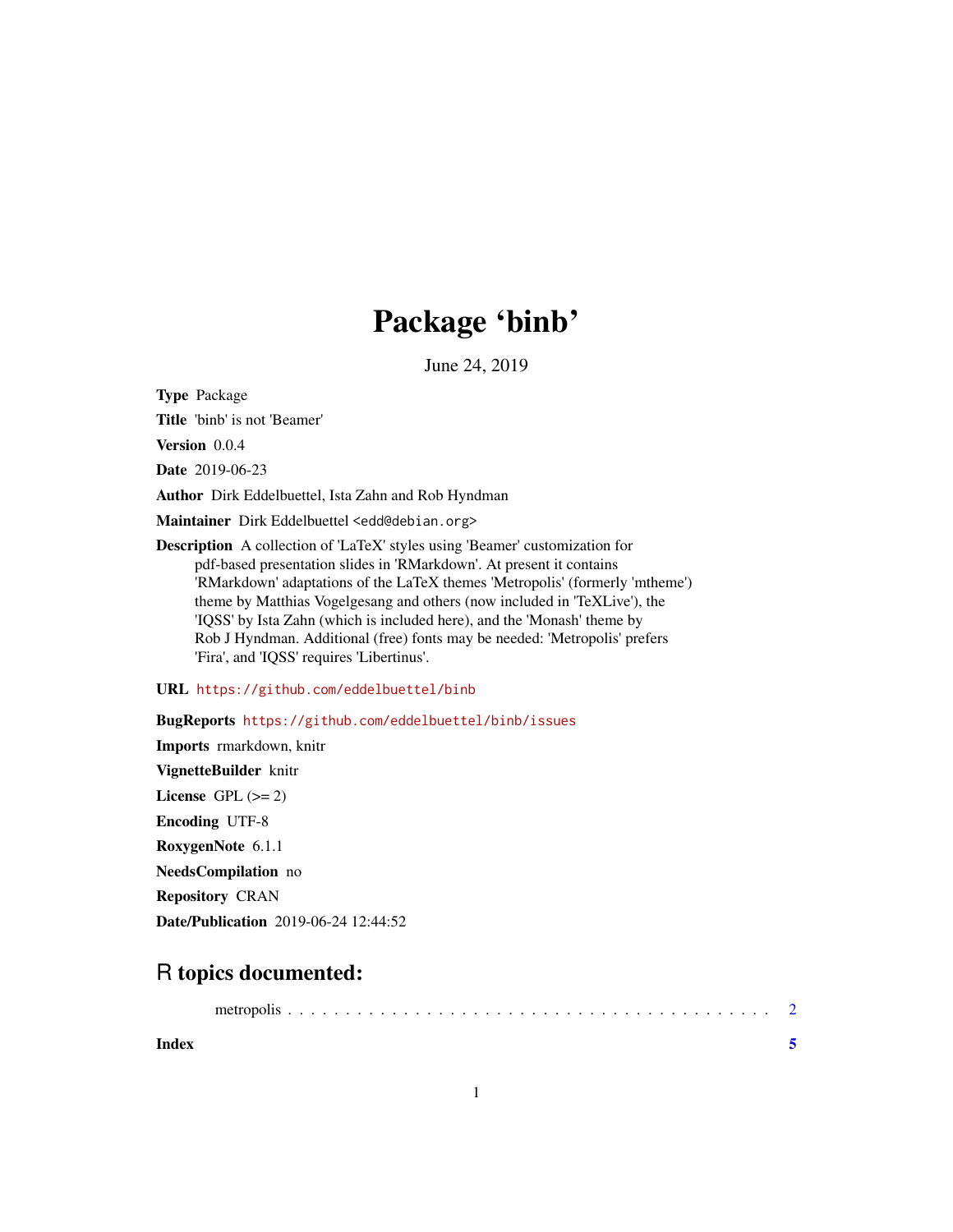#### Description

Templates for RMarkdown-based Beamer PDF presentations supporting the 'Metropolis' style by Matthias Vogelgesang and others, the 'IQSS' style by Ista Zahn and Gary King, and the 'Monash' style by Rob J Hyndman.

#### Usage

```
metropolis(toc = FALSE, slide_level = 2, incremental = FALSE,
  fig_width = 10, fig_height = 7, fig_crop = TRUE,
  fig_caption = TRUE, dev = "pdf", df_print = "default",
  fonttheme = "default", highlight = "tango", keep_tex = FALSE,
  latex_engine = "xelatex", citation_package = c("none", "natbib",
  "biblatex"), includes = NULL, md_extensions = NULL,
 pandoc_args = NULL)
iqss(toc = FALSE, slide_level = 3, incremental = FALSE,
  fig_width = 10, fig_height = 7, fig_crop = TRUE,
  fig_caption = TRUE, dev = "pdf", df_print = "default",
  fonttheme = "default", highlight = "haddock", keep_tex = FALSE,
  latex_engine = "xelatex", citation_package = c("none", "natbib",
  "biblatex"), includes = NULL, md_extensions = NULL,
 pandoc_args = NULL)
monash(toc = FALSE, slide_level = 2, incremental = FALSE,
  fig_width = 8, fig_height = 5, fig_crop = TRUE,
  fig_caption = TRUE, dev = "pdf", df_print = "default",
  fonttheme = "default", colortheme = "monashwhite",
 highlight = "tango", keep_tex = FALSE, latex_engine = "pdflatex",
 citation_package = c("none", "natbib", "biblatex"), includes = NULL,
 md_extensions = NULL, pandoc_args = NULL)
presento(toc = FALSE, slide_level = 2, incremental = FALSE,
  fig_width = 10, fig_height = 7, fig_crop = TRUE,
  fig_caption = TRUE, dev = "pdf", df_print = "default",
  fonttheme = "default", highlight = "haddock", keep_tex = FALSE,
  latex_engine = "xelatex", citation_package = c("none", "natbib",
  "biblatex"), includes = NULL, md_extensions = NULL,
  pandoc_args = NULL)
```
#### Arguments

toc A logical variable defaulting to FALSE.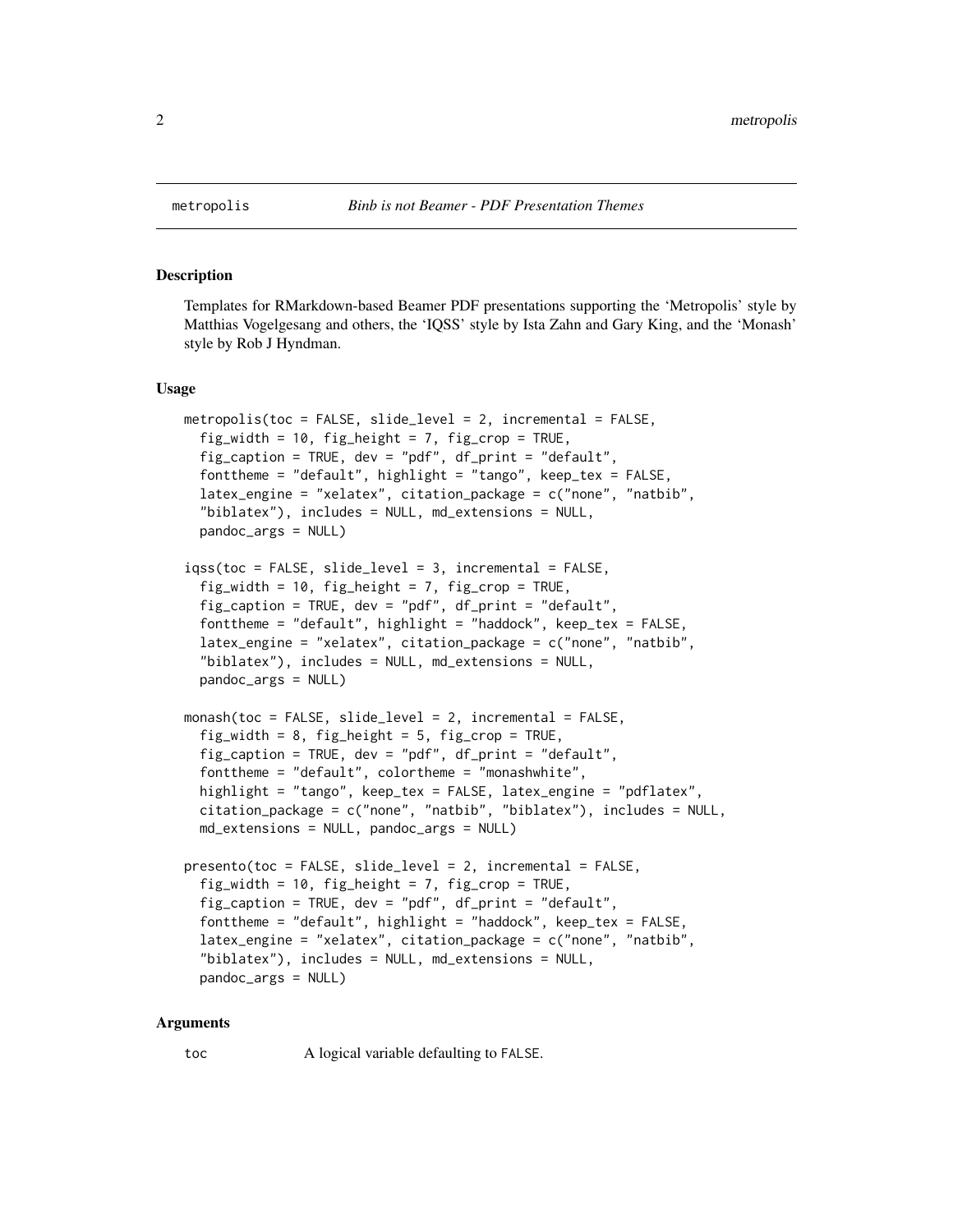#### <span id="page-2-0"></span>metropolis 3

| slide_level      | A numeric variable defaulting to two for 'Metropolis' and 'Monash', and three<br>for 'IQSS'.           |  |  |
|------------------|--------------------------------------------------------------------------------------------------------|--|--|
| incremental      | A logical variable defaulting to FALSE.                                                                |  |  |
| fig_width        | A numeric variable defaulting to ten.                                                                  |  |  |
| fig_height       | A numeric variable defaulting to seven.                                                                |  |  |
| fig_crop         | A logical variable defaulting to TRUE.                                                                 |  |  |
| fig_caption      | A logical variable defaulting to TRUE.                                                                 |  |  |
| dev              | A character variable defaulting to "pdf".                                                              |  |  |
| df_print         | A character variable defaulting to "default".                                                          |  |  |
| fonttheme        | A character variable defaulting to "default".                                                          |  |  |
| highlight        | A character variable defaulting to "tango".                                                            |  |  |
| keep_tex         | A logical variable defaulting to FALSE.                                                                |  |  |
| latex_engine     | A character variable defaulting to "xelatex".                                                          |  |  |
| citation_package |                                                                                                        |  |  |
|                  | An optional character variable with possible value "none", "natbib" (the de-<br>fault), or "biblatex". |  |  |
| includes         | An optional character variable defaulting to NULL.                                                     |  |  |
| md_extensions    | An optional character variable defaulting to NULL.                                                     |  |  |
| pandoc_args      | An optional character variable defaulting to NULL.                                                     |  |  |
| colortheme       | For the 'Monash' theme only. A character variable defaulting to "monashwhite".                         |  |  |

#### Details

Note that not all options and customizations available at the LaTeX level are implemented or supported yet. A number of styling options could be exposed by setting YAML meta-data in the header for either style. This needs more testing and documentation.

#### Value

RMarkdown content processed is returned for use by the [render](#page-0-0) function but the function is invoked for it side effect of creating the pdf file.

#### IQSS Details

We currently set slide\_level to three to use the same appearance as the LaTeX demo. This means section and sub-section headers use one and two hash marks, new slides use three, and "box" environments start with four. More commonly, Beamer theme use two and work without subsections.

#### Author(s)

Dirk Eddelbuettel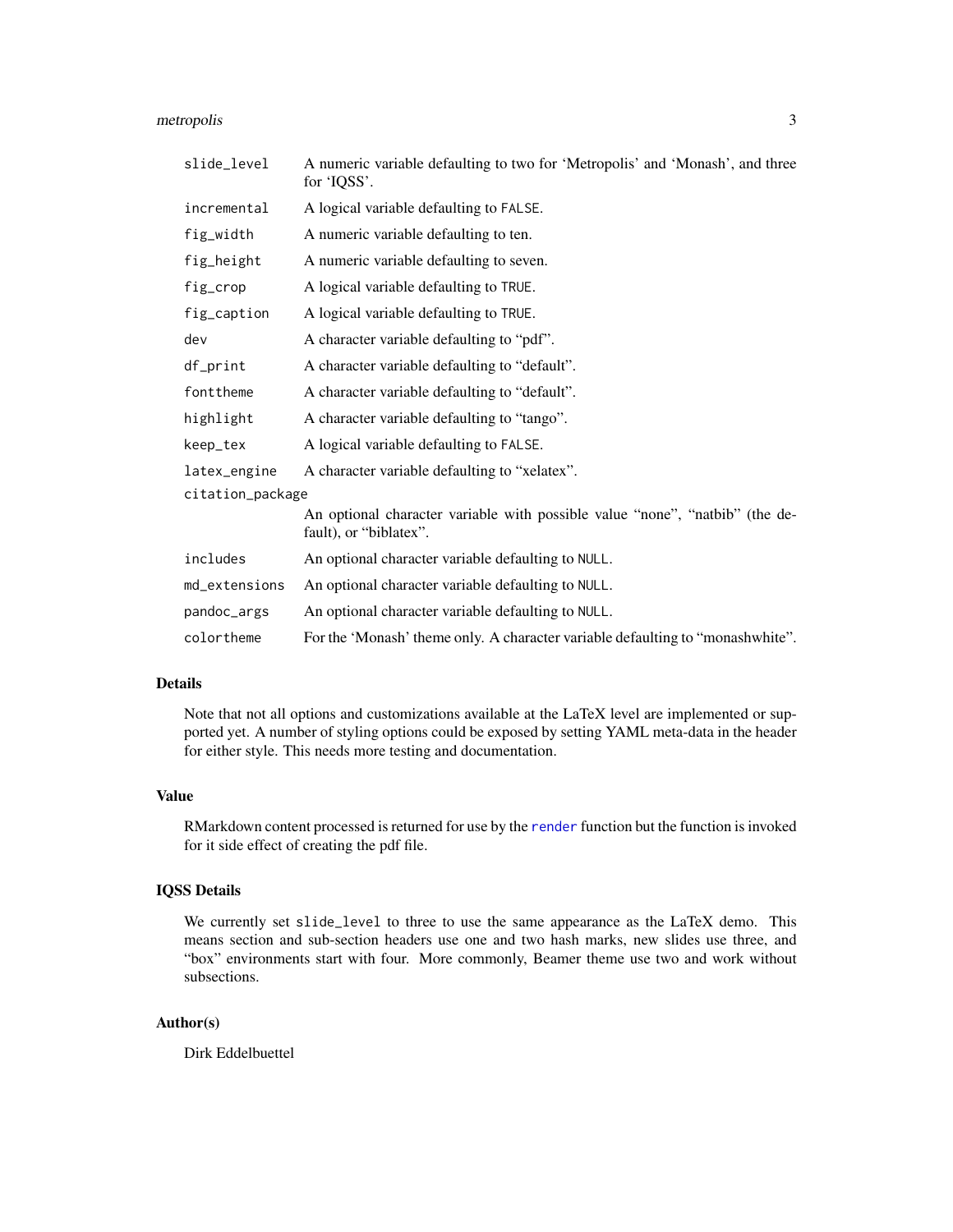#### <span id="page-3-0"></span>See Also

Three other packages also offer RMarkdown interfaces to LaTeX (or HTML) content: [tint](#page-0-0) for Tufte-style pdf and html, [pinp](#page-0-0) for two-column pdf vignettes, and [linl](#page-0-0) for LaTeX letters.

#### Examples

```
## Not run:
library(rmarkdown)
draft("myslides.Rmd", template="metropolis", package="binb", edit=FALSE)
setwd("myslides") ## template creates a new subdir
render("myslides.Rmd")
```
## End(Not run)